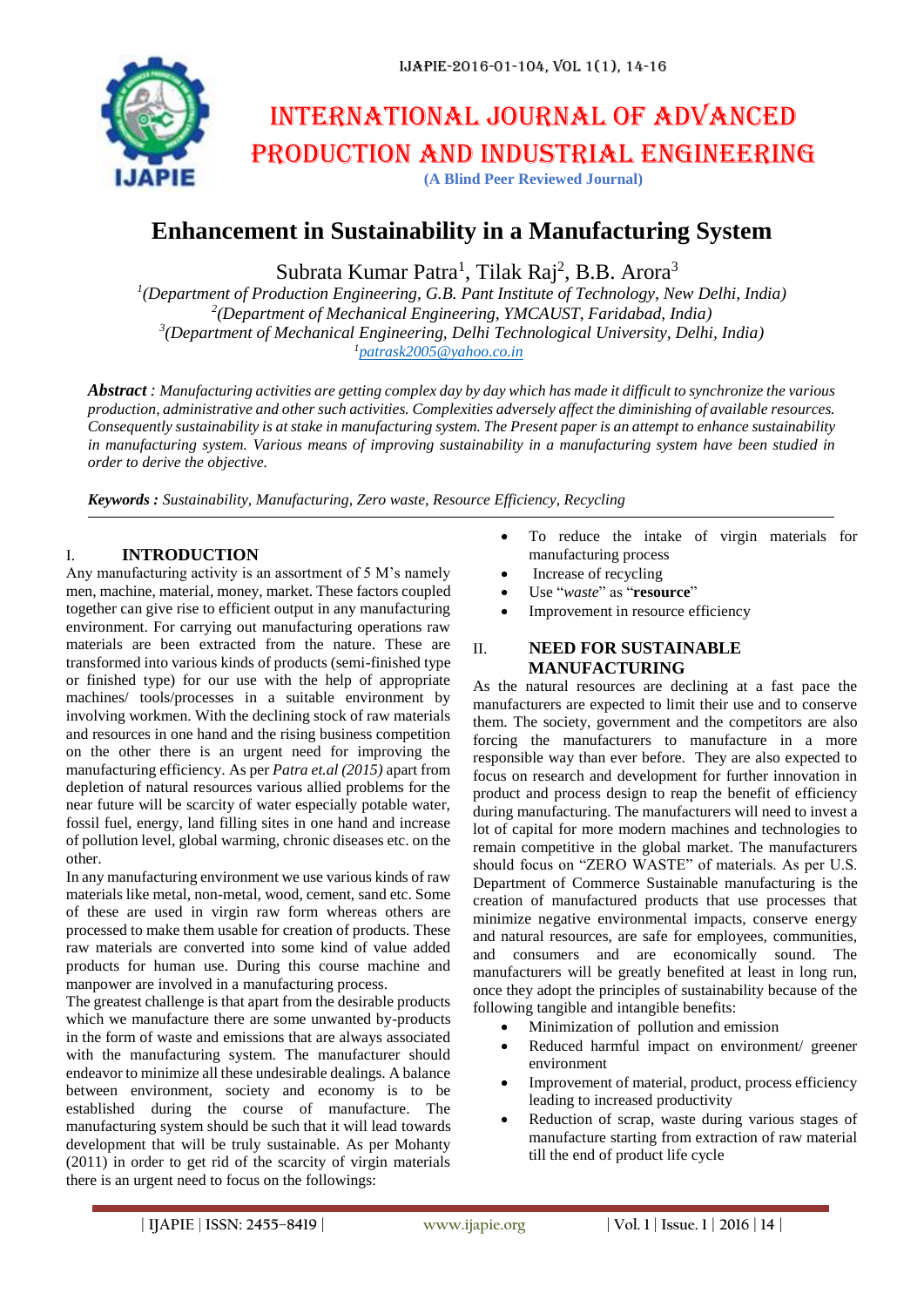- Reduction of harmful waste like toxic substances, chemicals, radioactive substance etc
- Enhancement of product life cycle
- Use of sustainable materials, practices leading to sustainable development
- Compliance to environmental laws, guidelines
- Market leadership and customer satisfaction
- Conservation of fossil fuel, energy
- Development of alternative materials
- Improvement in technology, process for optimization of manufacturing system
- Use of Reduce, Recycle, Reuse, Recover, redesign and remanufacture principles for cleaner environment

Manufacturing in a sustainable manner will help to improve the declining stock of raw materials by reducing waste at various stages during manufacture by optimizing the production process. Not only that practicing sustainable manufacturing will help to refill/ recoup our resources that will last for generations to come!

### III. **DISCUSSIONS**

There may be several factors in a manufacturing system that affects the sustainability. Their relative importance and weight-age with regard to sustainability may be different. It may not be easy to quantify their relative importance in a sustainability scale. Study of various manufacturing practices and review of literatures have suggested various important factors and ways that will be able to improve the sustainability of any manufacturing system. These can be broadly categorized as below:

■ Reduce/ Reuse/Recycle

The focus under sustainable manufacturing is to minimize the use of raw materials in order to conserve it for the future generations which are the basic thought for sustainability. Materials that are easily recyclable are iron, glass, paper, aluminum, lead-acid batteries etc. Metal industries need to focus towards recycling of scrap to increase sustainability. It has been found that manufacturing cost also reduces drastically in many cases if recycling practices are brought in practice. Many EAF (Electric Arc furnace) during the course of producing steel uses a mix of scrap (generated as byproduct) along with solid/liquid pig iron to improve the productivity as well as quality and to reduce cost. Aluminum industries also focus on recycles Aluminum scrap for making new aluminum.

Waste elimination/disposal system

The system should focus towards "Zero waste". This should be with regard to raw materials, energy and other resources. Not only has the generation of waste/scrap been to be minimized but also the wasteful consumption of raw materials especially energy is to be minimized. For this purpose the product design or the process itself may need to be changed or may have to be revamped. In this context the generation and disposal of solid waste, liquid waste and more importantly ewaste is very much critical from sustainability viewpoint.

**Energy optimization** 

Energy in various forms is required for carrying out various manufacturing operations. The wasteful energy is to be minimized and the useful energy is to be optimized. As energy efficiency will increase, the cost of manufacture will decrease. Moreover the impact of energy (primarily obtained from fossil fuel) on environment will reduce leading to rise of sustainability. Energy loss at various stages is to be minimized as it will also reduce cost of manufacture. Rajat Pardal, B.B. Arora et al. (2012) distinguished between energy analysis and exergy analysis. They explained the importance of exergy analysis in quantifying the quality of energy.

#### Control of emission/ pollution

With the stricter environmental regulations the manufacturers have to upgrade their system towards efficient pollution and emission control. A manufacturing industry may choose bag house, ESP, cyclone cleaner, scrubbers or some other kind of pollution control systems. Generally steel industries use high temperature bag house (having bag filter or fabric filter) or ESP because of their high efficiency. Other industries/manufacturers may choose suitable systems that will suit their requirement in a optimal way.

#### Automation/ technological enhancement

Technological up gradation is a must to enhance the sustainability in manufacturing. Advanced technology followed by automation will help to reduce waste, emission, pollution, energy requirement etc. This will also reduce the consumption of raw material and thus the impact of raw material on the environment will be drastically reduced.

**Measurement of Sustainability** 

In order to increase the systems sustainability a systematic approach is to be followed. For this purpose any suitable sustainability measuring indices can be used. The indices are based on various factors like environmental impact factor, economic factors, compliance to government regulations, working environment, social factors, employee health and safety etc. Meaningful insights can be obtained from such indices that will further improve the performance of the manufacturing system.

Shaw C. Feng et al. (2009) mention some of the sustainability indicators and matrices that are in common practice. Some of these are: GM Metrices for Sustainable Manufacturing, Global Report Initiative (GRI), 2005 Environmental Sustainability Indicators, Wal-mart Sustainability Product Index, Dow Jones Sustainability World Index etc.

Life cycle Assessment

Life Cycle Assessment (LCA) analysis can be carried out to systematically evaluate the environmental impact of a product throughout its lifetime. The study will be helpful in improving the process and the system. As per Heilala et al. (2008) LCA assessment will not only identify but also quantify the product requirements for energy and materials as well as the emissions and waste released into the environment.

## IV. **CONCLUSION**

Any kind of manufacturing system is a complex one. In order to increase the sustainability of a system or to renovate a nonsustainable system to a sustainable one it is imperative to study the system in totality. There are hundreds of process